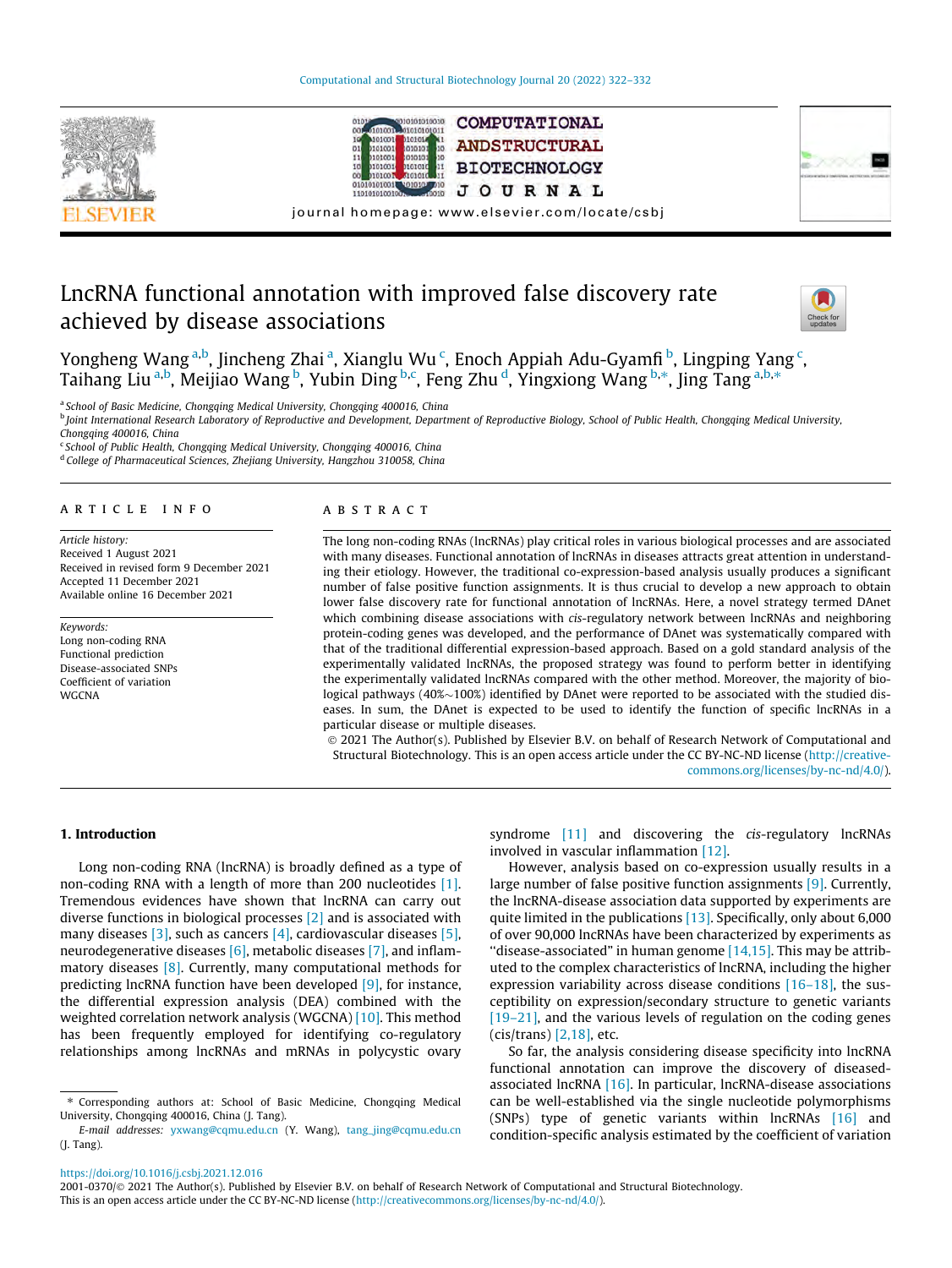#### <span id="page-1-0"></span>Table 1

Twenty-four datasets of eight disease types were collected for function analysis of lncRNA. The first 22 datasets were collected from GEO and the last two datasets were collected from TCGA. MDD: major depressive disorder; VHD: valvular heart disease; AF-VHD: valvular heart disease with atrial fibrillation; SLE: systemic lupus erythematosus; ALL: acute lymphoblastic leukemia; TPM: Transcripts Per Million; Normalized: DESeq normalized; nRPKM: normalized Reads Per Kilobase of transcript, per Million mapped reads; FPKM: Fragments Per Kilobase of exon per Million; RPKM: Reads Per Kilobase of transcript per Million reads mapped; Normalized signal intensity: Quantile normalization using the GeneSpring software.

| Type of<br><b>Disease</b> | Dataset ID          | No. of Sample in the specific dataset              | <b>Expression Unit (Experiment type)</b> | No. of IncRNAs & mRNAs        |
|---------------------------|---------------------|----------------------------------------------------|------------------------------------------|-------------------------------|
| 8A20                      | GSE113524 [72]      | 19 Alzheimer disease20 Healthy controls            | TPM (RNA-Seq)                            | 12,937 IncRNAs & 18,969 mRNAs |
| 8A20                      | GSE104704 [73]      | 12 Alzheimer disease10 Healthy controls            | Normalized (RNA-Seq)                     | 2,199 lncRNAs & 17,965 mRNAs  |
| 8A20                      | GSE125583 [74]      | 219 Alzheimer disease70 Healthy controls           | nRPKM (RNA-Seq)                          | 2,803 IncRNAs & 18,852 mRNAs  |
| 6A70                      | GSE101521 [75]      | 30 MDD29 Healthy controls                          | Normalized (RNA-Seq)                     | 11,109 lncRNAs & 18,754 mRNAs |
| 6A70                      | GSE102556 [76]      | 26 MDD22 Healthy controls                          | FPKM (RNA-Seq)                           | 12,718 IncRNAs & 18,793 mRNAs |
| 6A20                      | GSE112523 [77]      | 29 Schizophrenia28 Healthy controls                | Reads Count (RNA-Seq)                    | 12,179 IncRNAs & 18,437 mRNAs |
| <b>BA41</b>               | GSE65705 [78]       | 32 Myocardial infarction2 Healthy controls         | RPKM (RNA-Seq)                           | 1,351 lncRNAs & 17,801 mRNAs  |
| <b>BA41</b>               | GSE127853 [79]      | 3 Myocardial infarction3 Healthy controls          | FPKM (RNA-Seq)                           | 503 IncRNAs & 10.216 mRNAs    |
| <b>BD40</b>               | GSE97210 [80]       | 3 Atherosclerosis3 Healthy controls                | Normalized signal intensity (Microarray) | 10,347 IncRNAs & 18,604 mRNAs |
| <b>BD40</b>               | GSE120521 [81]      | 4 Atherosclerosis unstable4 Atherosclerosis stable | FPKM (RNA-Seq)                           | 10,343 IncRNAs & 18,381 mRNAs |
| <b>BC81</b>               | GSE113013 [27]      | 5 AF-VHD5 VHD                                      | Normalized signal intensity (Microarray) | 10,347 IncRNAs & 18,604 mRNAs |
| <b>BC81</b>               | GSE108660 [27]      | 5 Atrial fibrillation5 Non-atrial fibrillation     | Normalized signal intensity (Microarray) | 8,090 lncRNAs & 18,807 mRNAs  |
| CA23                      | GSE106388 [82]      | 15 Mild asthma4 Healthy controls                   | Reads Count (RNA-Seq)                    | 8,036 IncRNAs & 17,244 mRNAs  |
| CA23                      | GSE96783 [83]       | 21 Asthma30 Healthy controls                       | Reads Count (RNA-Seq)                    | 10,451 lncRNAs & 18,324 mRNAs |
| DD71                      | GSE128682 [84]      | 14 Ulcerative colitis16 Healthy controls           | Reads Count (RNA-Seq)                    | 1,756 IncRNAs & 17,355 mRNAs  |
| 4A40                      | GSE131525 [85]      | 3 SLE3 Healthy controls                            | Reads Count (RNA-Seq)                    | 6,031 lncRNAs & 16,972 mRNAs  |
| 5A10                      | GSE131526 [85]      | 12 Type-1 diabetes3 Healthy controls               | Reads Count (RNA-Seq)                    | 6,798 lncRNAs & 16,458 mRNAs  |
| 5B81                      | GSE129398 [86]      | 12 Obesity10 Controls                              | Reads Count (RNA-Seq)                    | 822 IncRNAs & 14,300 mRNAs    |
| 5B81                      | GSE145412 [87]      | 8 Obesity8 Controls                                | TPM (RNA-Seq)                            | 6,896 lncRNAs & 16,595 mRNAs  |
| 5A11                      | GSE133099 [27]      | 6 Type-2 diabetes6 Lean controls                   | Reads Count (RNA-Seq)                    | 8,843 IncRNAs & 17,480 mRNAs  |
| 2B33                      | GSE141140 [88]      | 13 ALL4 Healthy controls                           | Reads Count (RNA-Seq)                    | 867 IncRNAs & 16,297 mRNAs    |
| 2B91                      | GSE144259 [89]      | 6 Colorectal cancer3 Healthy controls              | FPKM (RNA-Seq)                           | 3,249 lncRNAs & 18,604 mRNAs  |
| 2C6Z                      | TCGA-BC [28]        | 115 Breast cancer113 Healthy controls              | FPKM (RNA-Seq)                           | 14,097 lncRNAs & 19,631 mRNAs |
| 2D10                      | <b>TCGA_TC</b> [28] | 510 Thyroid cancer58 Healthy controls              | Reads Count (RNA-Seq)                    | 13,618 IncRNAs & 19,493 mRNAs |
|                           |                     |                                                    |                                          |                               |

(CV) [\[17,22\]](#page-8-0). Moreover, lots of lncRNAs have been reported to regulate the expression of their neighboring genes (act in cis) [\[23–25\].](#page-8-0) The co-expression of the cis-regulatory lncRNAs and their neighboring protein-coding genes led to the discovery of functional lncRNAs in given disease [\[26\].](#page-8-0) It is therefore crucial to develop a new approach integrating diseased associations for obtaining lower false discovery rate (FDR) [\[16\]](#page-8-0).

In this study, a novel strategy termed DAnet which combining disease associations with cis-regulatory network was developed. In particular, disease-associated SNPs were first integrated for screening disease-associated lncRNAs. And then the CV of these lncRNAs was estimated to assess the condition-specific expression of lncRNAs in a specific disease. Moreover, the WGCNA-based coexpression network between lncRNAs and their neighboring protein-coding genes and Kyoto Encyclopedia of Genes and Genome (KEGG) pathway enrichment analysis were further conducted for identifying the function of the lncRNAs involved. Furthermore, experimentally verified lncRNA-disease associations were curated to evaluate the performance of this newly proposed strategy across 24 datasets involving eight types of disease based on classification of the ICD-11. Overall, the findings of this study can facilitate the discovery of disease-associated lncRNAs and their function in the specific disease.

### 2. Methods

#### 2.1. Collection of the benchmark datasets for the analysis

For the function analysis of lncRNA in different type of diseases, a variety of microarray/RNA-seq data were collected by searching disease names in Gene Expression Omnibus (GEO) [\[27\]](#page-8-0) and The Cancer Genome Atlas (TCGA) [\[28\].](#page-8-0) We considered several criteria: (1) the gene expression profiling was conducted using high throughput sequencing or lncRNA microarray for ''Homo sapiens", (2) the dataset consist of patient and control groups, (3) the raw data or normalized data were available, (4) the number of lncRNAs identified by disease-associated SNPs was more than zero, (5) the experimentally validated disease associated lncRNAs, which obtained from 5 public databases (LncRNAWiki [\[29\]](#page-8-0), LncRNADi-sease [\[14\]](#page-8-0), LncRNA2Target [\[30\]](#page-8-0), Lnc2Cancer [\[31\],](#page-8-0) and EVLncRNAs [\[32\]](#page-8-0)), were available for the diseases and (6) multiple types of disease based on classification of the ICD-11. In total, 22 benchmark datasets were collected from GEO and two datasets were collected from TCGA, which included 16 diseases, divided into 8 types of disease according to the classification of ICD-11. Then, the lncRNA and mRNA expression matrices obtained from the 24 datasets of control-case studies were used for subsequent analysis. Table 1 demonstrates the disease type (ICD-11 code), dataset ID, the numbers of sample, the expression unit, and the number of lncRNAs and mRNAs for each dataset.

# 2.2. Collection of the SNP-disease association data for the identification of potential disease-associated lncRNAs

The SNP-disease association data were collected and used to identify potential disease-associated lncRNAs. First, we collected the 16 diseases associated SNPs and their locations from three well-known sources: GRASP2 [\[33\],](#page-8-0) NHGRI-EBI GWAS Catalog [\[34\]](#page-8-0), and GWASdb [\[35\].](#page-8-0) The significance level with  $p$  less than 5.  $0 \times 10^{-8}$  is widely accepted in the genome-wide association studies [\[34\]](#page-8-0). Since many susceptible loci may only show moderate significance in association analysis, a p value of less than  $1.0 \times 10^{-3}$  was applied for collecting the disease-associated SNPs [\[35\]](#page-8-0). Then, we downloaded the chromosome information of lncRNAs from the GENCODE (v31, human reference genome hg38) [\[36\]](#page-8-0) to map the disease-associated SNPs to the lncRNA region. In total, we collected 124,428 associations between 101,360 SNPs and the 16 diseases for further analyses, and 4,435 unique lncRNAs were found to be potentially associated with these diseases. Data details on the number of disease-associated SNPs and lncRNAs are shown in Supplementary Table S1. Finally, we exacted expression level of these lncRNAs in each dataset from raw lncRNA expression matrix, and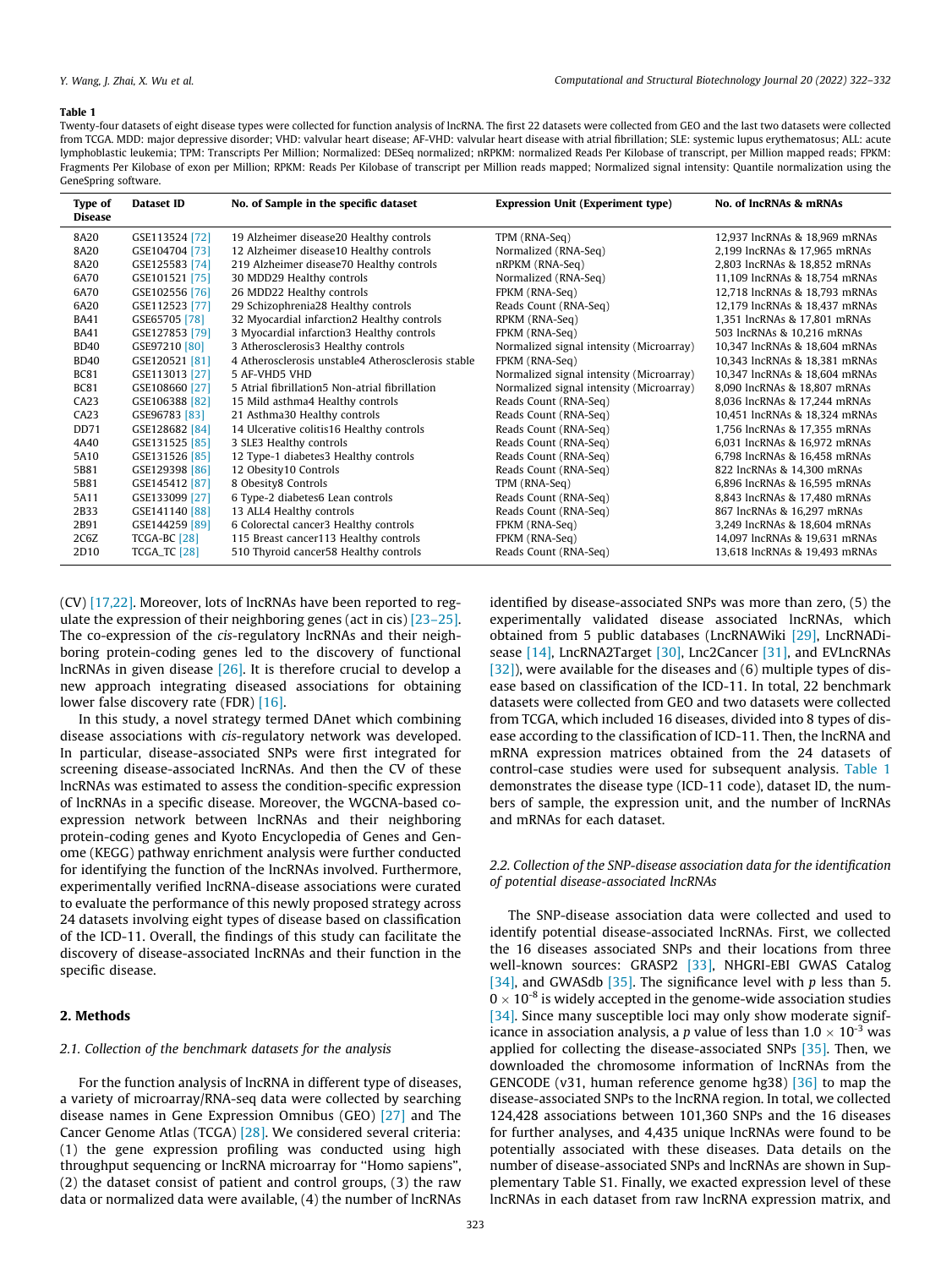#### <span id="page-2-0"></span>Table 2

Optimization for the K<sub>CV</sub> and CD across different datasets. When the N<sub>exp</sub> was maximum, the lower K<sub>CV</sub>/CD was identified as the optimal value. N<sub>exp</sub>: the number of experimental verified lncRNAs;  $K_{CV}$ : the top number of lncRNAs with the higher variabilities; NA: Not available.

| <b>Disease Name</b>             | Dataset ID | No. of lncRNA in the specific<br>dataset | No. of lncRNA based on disease-<br>associated SNP | No. of experimental verified<br><b>IncRNA</b> | $K_{CV}$<br>cutoff | <b>CD</b><br>cutoff |
|---------------------------------|------------|------------------------------------------|---------------------------------------------------|-----------------------------------------------|--------------------|---------------------|
| Alzheimer disease               | GSE113524  | 12,937                                   | 1680                                              | 5                                             | 400                | 400 kb              |
| Alzheimer disease               | GSE104704  | 2199                                     | 407                                               | 5                                             | 200                | 5 kb                |
| Alzheimer disease               | GSE125583  | 2803                                     | 537                                               | 5                                             | 400                | 50 kb               |
| Major depressive<br>disorder    | GSE101521  | 11,109                                   | 1043                                              | $\overline{2}$                                | 600                | 5 kb                |
| Major depressive<br>disorder    | GSE102556  | 12.718                                   | 1098                                              | $\overline{2}$                                | 1000               | 5 kb                |
| Schizophrenia                   | GSE112523  | 12,179                                   | 917                                               | 3                                             | 300                | 5 kb                |
| Myocardial infarction           | GSE65705   | 1351                                     | 35                                                | 2                                             | 35                 | 100 kb              |
| Myocardial infarction           | GSE127853  | 503                                      | 16                                                | $\overline{2}$                                | 16                 | NA                  |
| Atherosclerosis                 | GSE97210   | 10.347                                   | 163                                               |                                               | 100                | NA                  |
| Atherosclerosis                 | GSE120521  | 10,343                                   | 120                                               |                                               | 100                | 5 kb                |
| Atrial fibrillation             | GSE113013  | 10,347                                   | 38                                                |                                               | 38                 | <b>NA</b>           |
| Atrial fibrillation             | GSE108660  | 8090                                     | 33                                                |                                               | 33                 | NA                  |
| Asthma                          | GSE106388  | 8036                                     | 291                                               | 2                                             | 200                | 5 kb                |
| Asthma                          | GSE96783   | 10,451                                   | 352                                               | $\overline{2}$                                | 100                | 5 kb                |
| Lupus erythematosus             | GSE131525  | 6031                                     | 64                                                |                                               | 64                 | 5 kb                |
| Ulcerative colitis              | GSE128682  | 1756                                     | 20                                                |                                               | 20                 | 70 kb               |
| Type-1 diabetes<br>mellitus     | GSE131526  | 6798                                     | 283                                               | 3                                             | 200                | 5 kb                |
| Obesity                         | GSE129398  | 822                                      | 46                                                | 1                                             | 46                 | 5 kb                |
| Obesity                         | GSE145412  | 6896                                     | 197                                               | 1                                             | 100                | 5 kb                |
| Type-2 diabetes<br>mellitus     | GSE133099  | 8843                                     | 1075                                              | 5                                             | 600                | 5 kb                |
| Acute lymphoblastic<br>leukemia | GSE141140  | 867                                      | 12                                                | $\mathbf{1}$                                  | 12                 | NA                  |
| Colorectal cancer               | GSE144259  | 3249                                     | 43                                                | 6                                             | 43                 | 300 kb              |
| Breast cancer                   | TCGA_BC    | 14,097                                   | 528                                               | 12                                            | 500                | 5 kb                |
| Thyroid cancer                  | TCGA_TC    | 13,618                                   | 8                                                 | 1                                             | 8                  | NA                  |

the number of the exacted lncRNAs based on disease-associated SNPs for each dataset is listed in Table 2.

# 2.3. Detection of the expression variability of lncRNA by conditionspecific expression

The lncRNAs have higher expression variability pattern in diseases compared to normal conditions. LncRNAs with relative high expression variability pattern may indicate disease-related function while with relative low variability indicate function in normal condition [\[16,22\].](#page-8-0) The CV is the standard measurement for detecting the expression variability  $[16,22]$ . The CV is defined as "the ratio between the standard deviation of the lncRNA expression levels across the patients and its mean" [\[22\].](#page-8-0) In this study, we used this measurement to assess the variability of potential diseaseassociated lncRNAs. The CV value (ratio) was calculated for each lncRNA in disease samples, and the lncRNA with relative high CV value represents disease associated lncRNA. Finally, we ranked the CV values from high to low, and then identified the lncRNAs with top ranked CV values as the disease-associated ones. Meanwhile, different top numbers were used in the following optimization procedure. Among the top  $K_{CV}$  (the top number of lncRNAs with the higher variabilities) lncRNAs across each dataset, the number of experimentally validated lncRNAs was computed  $(N_{exp})$ . When the number of lncRNA identified by SNPs  $(N_{\text{sup}})$  was less than 100, the K was equal to the  $N_{\rm{sup}}$ , if else, the K was from 100 to  $N_{\rm{sup}}$  with gradient of 100. When the  $N_{\rm{exp}}$  was maximum, the lower  $K_{CV}$  was identified as the optimal value.

### 2.4. Construction of the cis-regulatory network based on lncRNAs' neighboring genes

Co-expressed genes are more likely to be co-regulated and functionally associated, meaning that identification of the co-expressed neighboring protein-coding genes can be helpful in lncRNA function assignments [\[16,37,38\].](#page-8-0) Firstly, we collected the information of all 16,840 lncRNAs and 19,975 protein coding genes from GEN-CODE (V31, human reference genome hg38) [\[36\].](#page-8-0) After this, we obtained 10 candidate chromosome distances (CDs) based on the publications on genomic distance between the lncRNAs and their regulated neighboring genes. These CDs including: 5 kb [\[39\],](#page-8-0) 10 kb [\[40\]](#page-8-0), 20 kb [\[41\]](#page-9-0), 50 kb [\[42\]](#page-9-0), 70 kb [\[43\]](#page-9-0), 100 kb [\[44\]](#page-9-0), 200 kb [\[45\]](#page-9-0), 300 kb [\[46\]](#page-9-0), 400 kb [\[47\],](#page-9-0) 500 kb [\[12\].](#page-8-0) Secondly, we calculated the neighboring genes within these CDs up/downstream of all lncRNAs based on the collected location information. Therefore, a collection of neighboring genes of identified disease-associated lncRNAs based on SNPs and optimal  $K_{CV}$  was yielded. Thirdly, we constructed the co-expression network between identified disease-associated lncRNAs and their neighboring genes in different CDs for each dataset using WGCNA [\[10\]](#page-8-0). Moreover, optimization procedure was performed to determine the optimal CD across the benchmark datasets. Among the lncRNAs co-expressed with neighboring genes, the number of experimentally validated lncRNAs was computed ( $N_{\rm exp}$ ). When the  $N_{\rm exp}$  was maximum, the lower CD was regard as the optimal one. Finally, for the functional prediction, the co-expression network based on the optimal  $K<sub>CV</sub>$ and CD was constructed by WGCNA for each dataset. The network of selected module identified by WGCNA was illustrated by Cytoscape 3.7.2 [\(http://www.cytoscape.org/](http://www.cytoscape.org/)) [\[48\]](#page-9-0) software.

#### 2.5. Annotating the lncRNA function based on KEGG pathway

Groups of transcripts that are identified though clustering need to be subjected to a functional enrichment step to help in revealing the biological processes that these genes are involved in  $[16]$ . The KEGG pathway [\[49\]](#page-9-0) is globally used for characterizing the function of disease-associated lncRNA. Herein, we performed the KEGG enrichment analyses by using the mRNAs that were found to be co-expressed with disease-associated lncRNAs. The statistical significance of KEGG pathway enrichments were determined with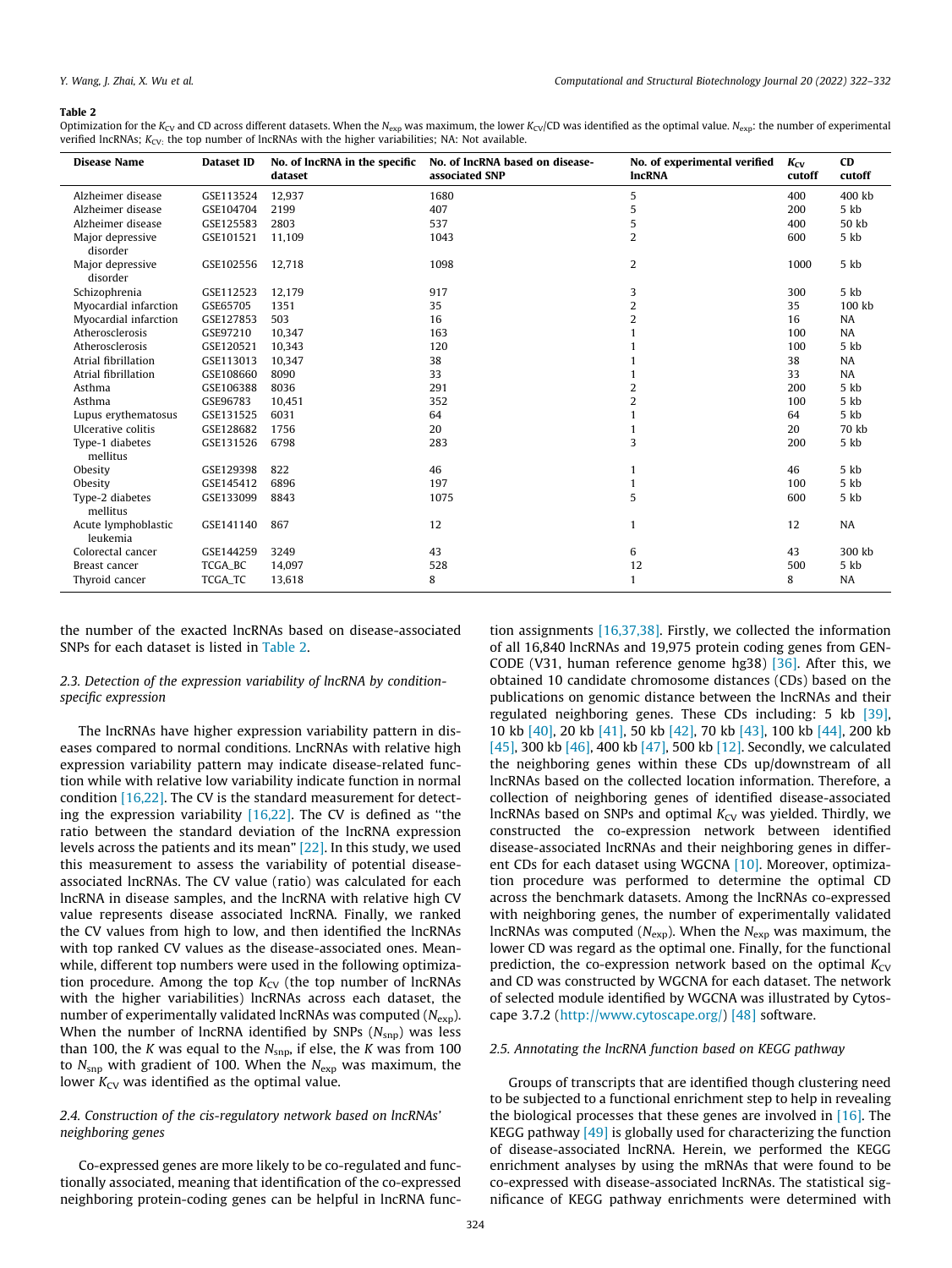

Fig. 1. Performance comparison between DAnet and DEA across the 24 benchmark datasets (shown in [Table 1](#page-1-0)) based on the percentage of successful prediction (Rate, %), the Rate was for characterizing the experimentally verified disease associated lncRNAs.

the hypergeometric test. A  $p$  value less than 0.05 indicated a significant enrichment. Also, a chord diagram was constructed using R package "circlize" [\[50\]](#page-9-0) to illustrate the enrichment results.

### 2.6. Evaluating the ability of DAnet on the function annotation of lncRNA

As a gold standard for verifying the DAnet analysis, 9,949 pairs of experimentally verified lncRNA-disease association were integrated from five databases including LncRNAWiki [\[29\]](#page-8-0), LncRNADi-sease [\[14\]](#page-8-0), LncRNA2Target [\[30\]](#page-8-0), Lnc2Cancer [\[31\],](#page-8-0) and EVLncRNAs [\[32\]](#page-8-0), which provided many experimental verified lncRNAs for diseases. Two metrics were employed to evaluate the ability of the DAnet in characterizing the function of disease-associated lncRNAs. Both metrics were based on experimentally validated disease associated lncRNAs. The metrics included: (1) percentage of successful prediction (Rate), and (2) enrichment factor (EF). The Rate (%) of DAnet and DEA (Supplementary Method S1) in characterizing the experimental verified lncRNAs was employed as the first metric to evaluate the performances. Also, EF was used to represent the comparison between the concentration of the experimentally verified lncRNAs in the identification results of DAnet/ DEA and the concentration in the entire lncRNAs expression. The false discovery can be effectively evaluated by fully considering the experimentally validated disease associated lncRNAs [\[51\].](#page-9-0) The formula for EF is given:

$$
EF = \frac{N_{\text{true}}/N_{\text{suc}}}{N_{\text{true}}/N_{\text{all}}}
$$

where  $N_{\text{truesuc}}$  denoted the number of experimental verified lncRNAs successfully characterized as 'disease-associated' by DAnet or DEA;  $N_{\text{sur}}$  represented the number of lncRNAs characterized as

'disease-associated' by DAnet or DEA;  $N_{true}$  was the number of experimental verified lncRNAs in the integrated experimentally verified lncRNAs-disease associations; and  $N_{all}$  indicated the total number of lncRNAs in the expression matrix. The EF no less than 1 indicated that there is an enrichment. The larger EF value repre-sented the lower FDR [\[51\]](#page-9-0).

# 3. Results

## 3.1. Identification of disease-specific lncRNA by SNPs across the benchmark datasets

More than 90% of disease-associated SNPs are actually located in the non-coding region (e.g., lncRNAs). The SNPs located in lncRNAs can either modify their secondary structure or affect their expression level [\[20\]](#page-8-0). As described in the Methods section, potential diseaseassociated lncRNAs of the 24 benchmark datasets were identified by disease-associated SNPs for DAnet analysis. The differential expressed lncRNAs were regarded as disease-associated lncRNAs for DEA (Supplementary Method S1). Subsequently, the Rate was utilized as a metric to measure the performance of DAnet and DEA about identifying experimentally verified lncRNAs. As shown in Supplementary Fig. S1, the Rate value of each dataset by the adjusted p value (from 0% for 18 datasets to 16.7% for GSE125583) was lower than that by the p value (from 0% for 11 datasets to 33.3% for GSE106388). Among the 24 datasets, there were 8 datasets with no differentially expressed genes using the FDR less than 0.05. Thus, the raw  $p$  value ( $p$  less than 0.05) was used for identifying the differential expressed lncRNAs across the 24 datasets.

As shown in Fig. 1, the Rate of DAnet was varied (from 2.6% for TCGA-TC to 100% for GSE113013 and GSE108660) and the Rate of DEA was also differed greatly (from 0% for 11 datasets to 33.3%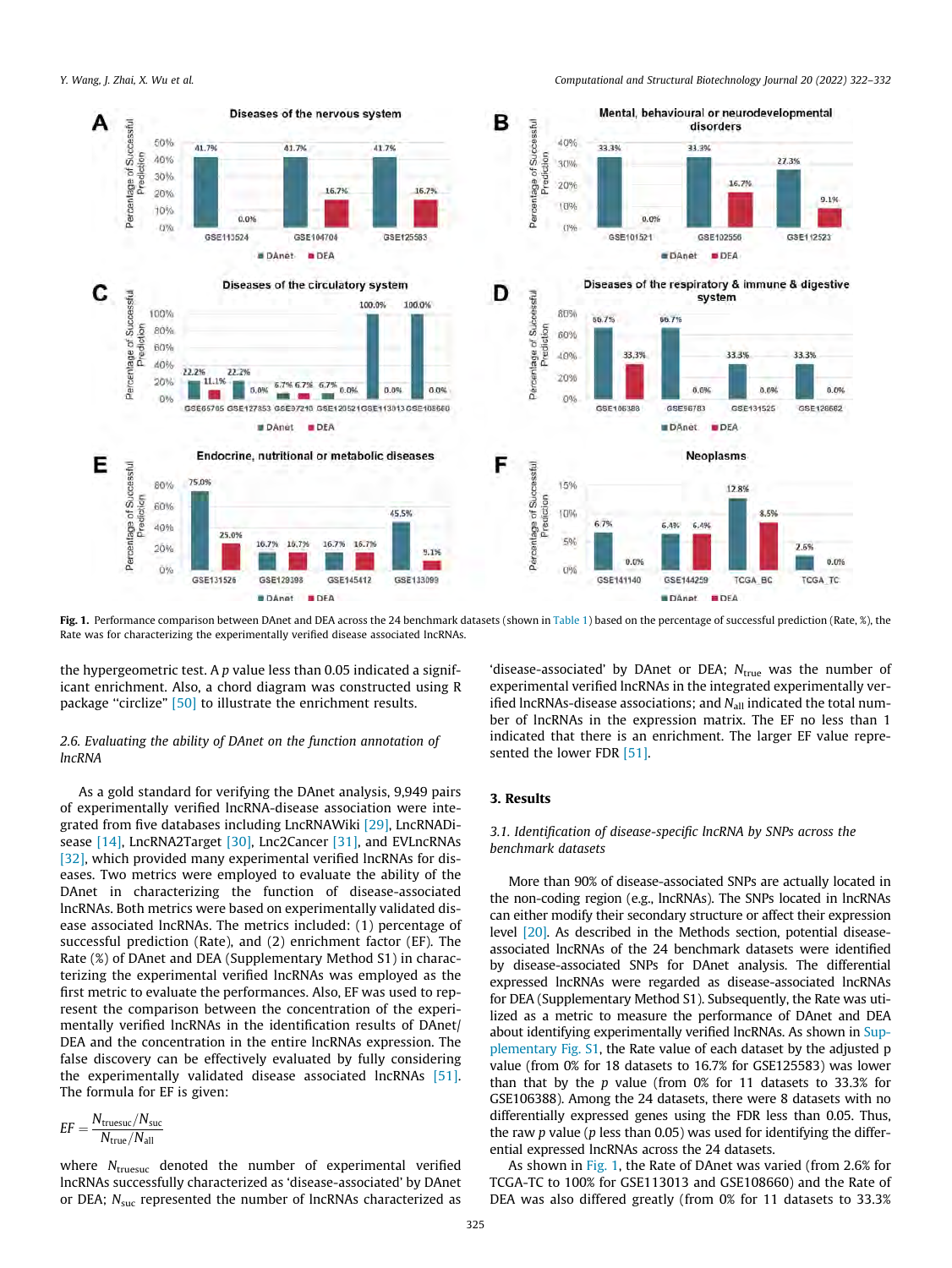

Fig. 2. Performance comparison between DAnet and DEA across the 24 benchmark datasets (shown in [Table 1](#page-1-0)) based on the enrichment factor (EF), the EF represented the comparison between the concentration of the experimentally verified lncRNAs in the identification results of DAnet/DEA and the concentration in the entire lncRNAs expression.

for GSE106388). The Rate of DAnet was generally no less than DEA across 24 benchmark datasets. Moreover, among the 24 benchmark datasets, two datasets GSE97210 and GSE120521 from the atherosclerosis were collected from the microarray and RNA-Seq, respectively. We further compared the differences between the microarray and RNA-Seq data in terms of the originally detected lncRNAs, the potential disease-associated lncRNAs and the experimentally validated lncRNAs. As shown in the Supplementary Fig. S2, the total number of the originally detected lncRNAs for GSE97210 and GSE120521 was 10,347 and 10343, respectively. The number of lncRNAs detected by both GSE97210 and GSE120521 was 6836 (highlighted in blue and red lines). The number of potential disease-associated lncRNAs for GSE97210 and GSE120521 was 163 and 120, respectively. The number of shared lncRNAs was 111 (highlighted in green and red lines). In both GSE97210 and GSE120521, the experimentally validated lncRNA (CDKN2B-AS1) was identified via the DAnet. These findings indicate that both GSE97210 and GSE120521 are consistent in identifying the experimentally validated lncRNA.

Similarly, the EF was employed to assess the ability of DAnet and DEA about controlling the false characterization. As shown in Fig. 2, the EF of DAnet was differed greatly (from 2.2 for GSE125583 to 272.3 for GSE113013) and the EF of DEA was also varied (from 0.0 for 11 datasets to 9.2 for GSE106388). The EF of DAnet was generally no less than DEA of each dataset and all EFs of DAnet were greater than one.

# 3.2. Optimizing the  $K_{CV}$  and CD parameters across the benchmark datasets

In order to identify more likely disease-associated lncRNAs, optimization procedure was performed to determine the optimal  $K_{CV}$  and CD across the benchmark datasets. As shown in [Fig. 3,](#page-5-0) the optimal  $K_{CV}$  represented in red square was varied across the datasets (from 8 for TCGA-TC to 1000 for GSE102556), and the CV of experimentally verified disease-associated lncRNAs was gen-erally higher. [Table 2](#page-2-0) shows the optimal  $K_{CV}$  value across the datasets. Moreover, as shown in Supplementary Fig. S3, the optimal CD represented in red square was different across the datasets (from 5 kb for 13 datasets to 400 kb for GSE113524). [Table 2](#page-2-0) shows the optimal CD across the datasets. For six datasets (GSE127853, GSE97210, GSE113013, GSE108660, GSE141140, TCGA\_TC), the CD was not available.

### 3.3. The function of lncRNA in disease characterized by DAnet

#### 3.3.1. KEGG enrichment analysis to character lncRNA function

Moreover, the co-expression network of lncRNAs and neighboring mRNAs was constructed under the optimal  $K_{CV}$  and CD by WGCNA for each dataset. The network of module (contains the most genes with significant correlation) were displayed by Cytoscape [\[48\]](#page-9-0). Four networks are shown in [Fig. 4](#page-6-0) A-D as examples, the light-yellow square represented the lncRNA and the blue dot represented the co-expressed mRNA in the cis-lncRNA regulatory networks, red edge represented the association between diseaseassociated lncRNA and neighboring mRNA. Other 14 networks are shown in Supplementary Fig. S4. For each dataset, the KEGG enrichment analysis was performed to character lncRNA function via the co-expressed mRNAs. A chord diagram was dawn for illustrating the significantly enriched pathways across different datasets [\(Fig. 4](#page-6-0) E). As shown in [Fig. 4](#page-6-0) E, the enriched pathways reported to be associated with the disease studied were indicated in blue lines, and other pathways were shown in grey lines. The statistical results of disease-related pathways in each dataset are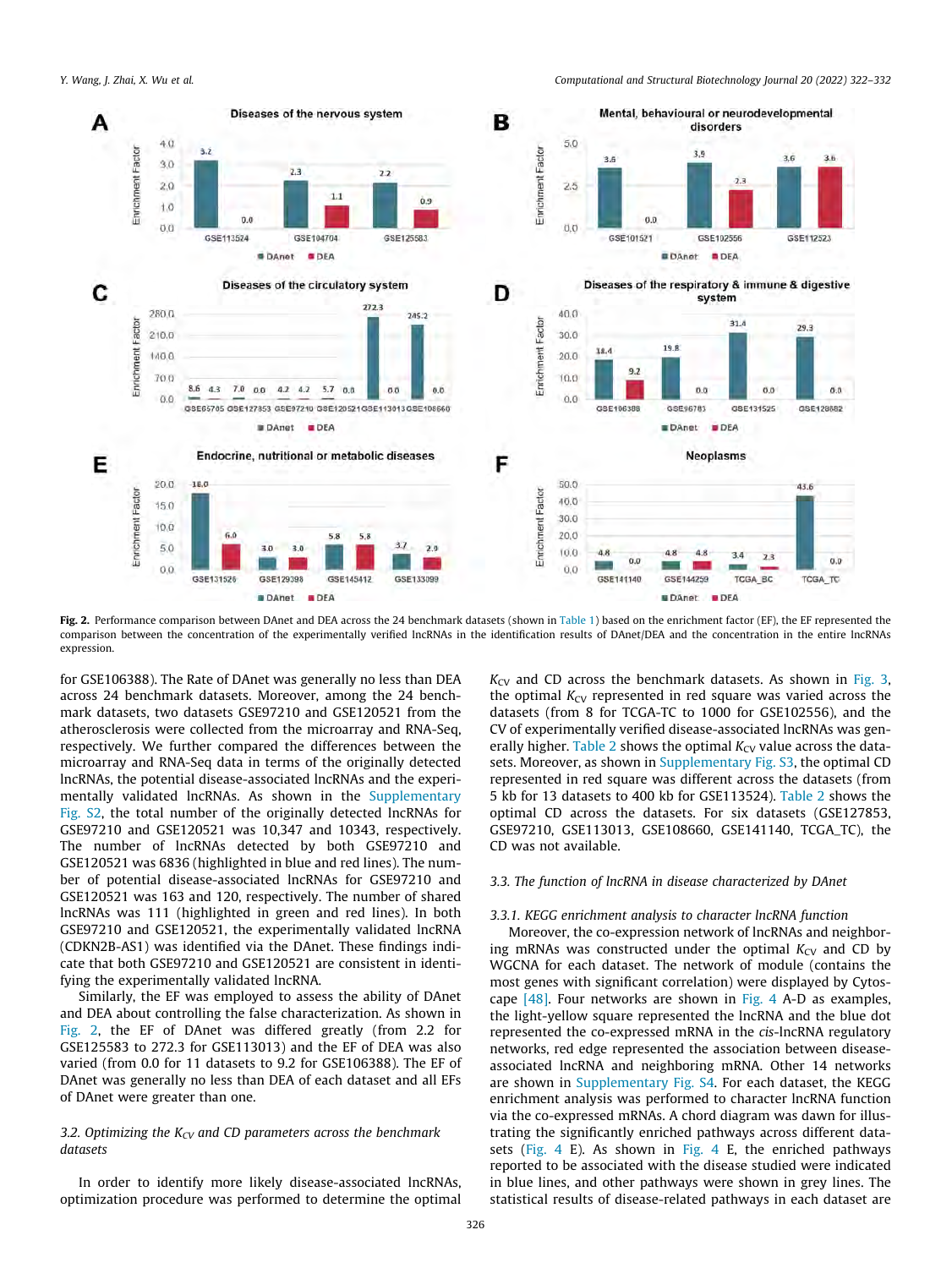<span id="page-5-0"></span>

Fig. 3. Optimization for the K<sub>CV</sub> across these benchmark datasets. X axis: the top number of lncRNAs with the higher variabilities, Y axis: the number of experimental verified  $ln{\rm{CNNA}}$  (N<sub>exp</sub>). When the number of lncRNA identified by SNPs (N<sub>snp</sub>) was less than 100, the K was equal to the N<sub>snp</sub>, if else, the K was from 100 to N<sub>snp</sub> with gradient of 100.

shown in [Fig. 4](#page-6-0) F. As shown, the percentage of disease-associated pathways were differed from 40% to 100% across datasets. The detail ed descriptions on relevance between disease and pathways are provided in Supplementary Table S2.

# 3.3.2. Association between lncRNAs identified by DAnet and the specific disease

Finally, the relationships of lncRNAs and diseases were systemic manually searched. As illustrated in [Fig. 5](#page-7-0), 41 directly diseasesassociated lncRNAs were identified for most diseases (blue lines). In particular, 13 lncRNAs were identified for Alzheimer disease (orange square, 8A20), three for major depressive disorder (brown square, 6A70), four for schizophrenia (brown square, 6A20), 12 for myocardial infarction (blue square, BA41), two for atherosclerosis (blue square, BD40), six for asthma (pink square, CA23), one for lupus erythematosus (purple square, 4A40), one for ulcerative colitis (turquoise square, DD71), five for obesity (yellow square, 5B81), six for type-2 diabetes mellitus (yellow square, 5A11), three for colorectal cancer (green square, 2B91), six for breast cancer (green square, 2C6Z). The detailed descriptions on relevance between lncRNAs and the specific disease are provided in Supplementary Table S3.

Meanwhile, as illustrated in [Fig. 5,](#page-7-0) the lncRNAs (red dots) associated with multiple diseases were identified. Specifically, two lncRNAs (LINC-PINT, GAS5) were associated both with Alzheimer disease and type-2 diabetes mellitus [\[52–56\],](#page-9-0) SOX2-OT was associated with Alz-heimer disease and asthma [\[57,58\]](#page-9-0), CCDC39 was associated with asthma and schizophrenia [\[59,60\],](#page-9-0) HCP5 was associated with asthma and breast cancer [\[61,62\],](#page-9-0) IFNG-AS1 was associated with asthma and ulcerative colitis [\[63,64\]](#page-9-0), CDKN2B-AS1 was associated with five diseases including Alzheimer disease, myocardial infarction, atherosclerosis, type-2 diabetes mellitus, and breast cancer [\[65–70\]](#page-9-0).

### 4. Discussion

Functional annotation of lncRNAs in diseases has attracted great attention for understanding disease etiology. In this study, we pro-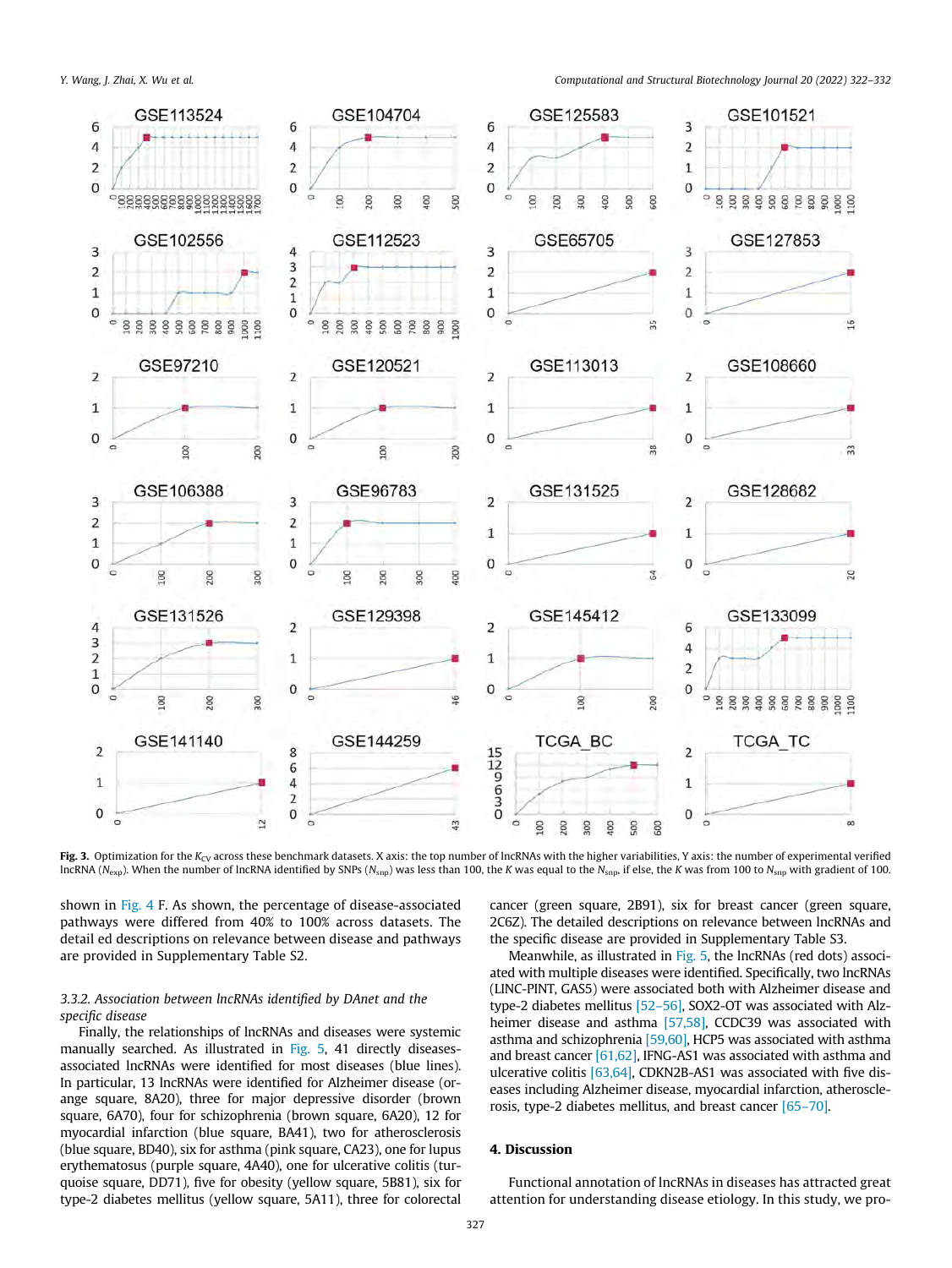<span id="page-6-0"></span>

Fig. 4. The function of lncRNA in disease characterized by DAnet. A-D: co-expression network of module (contains the most genes with significant correlation) constructed by WGCNA for each dataset. A: GSE113524, B: GSE65705, C: GSE131525, D: GSE131526, green square: lncRNA, blue dot: mRNA. E: chord diagram of enriched pathways of 15 benchmark datasets (p less than 0.05). F: the statistic of diseases-associated pathways.

posed a novel strategy termed DAnet by combining disease associations with cis-regulated network between lncRNAs and neighboring protein-coding genes for improving the functional annotation of lncRNAs. The strategy mainly consists of three procedures including: (1) identifying potential disease-associated lncRNAs based on disease-associated SNPs, (2) detecting more likely disease-associated lncRNAs based on expression variability, (3) developing cis-regulated networks between disease-associated lncRNAs and their neighboring protein-coding genes. To widen the scope of DAnet to other RNA-seq or Microarray data, the code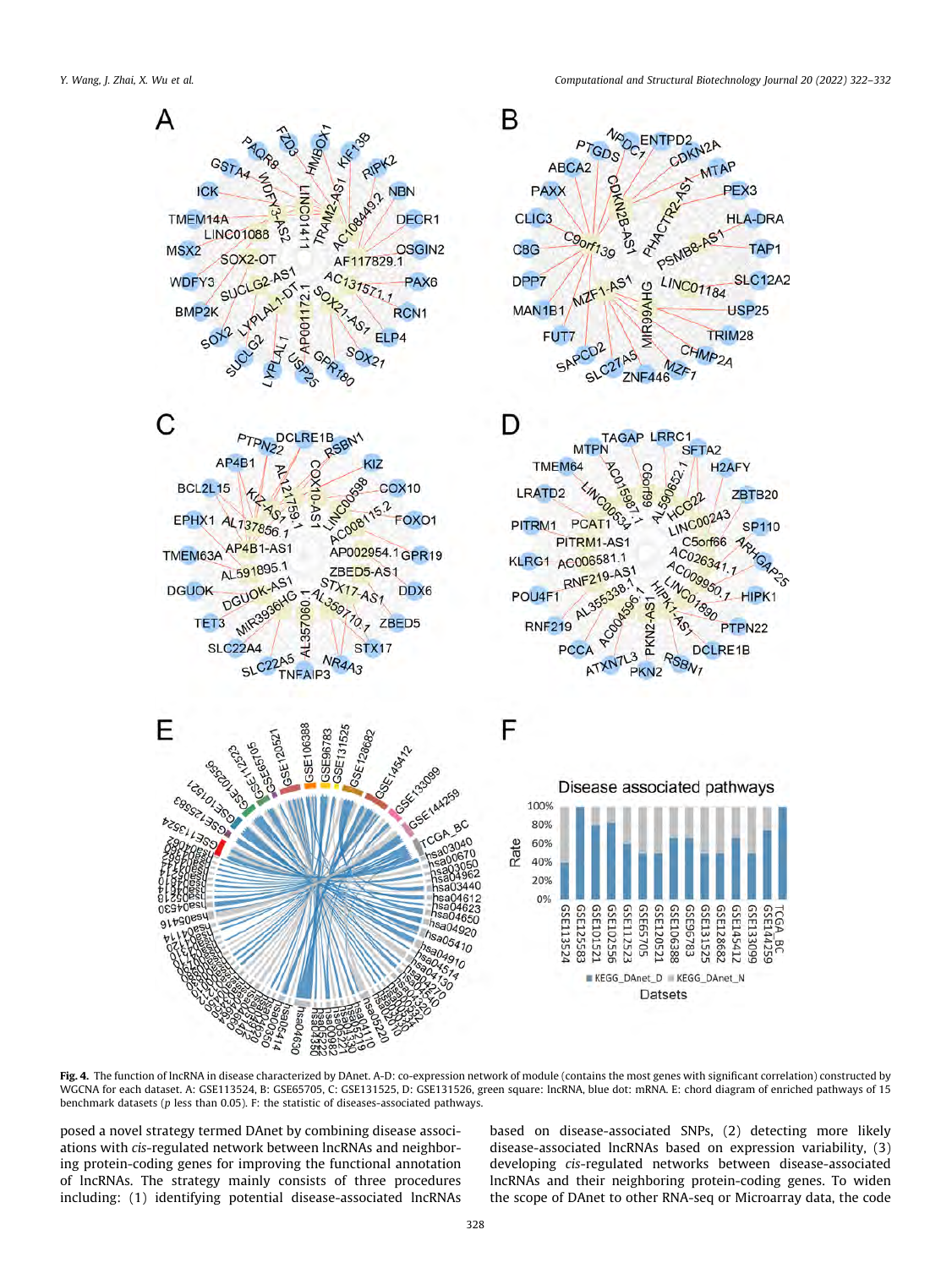<span id="page-7-0"></span>

Fig. 5. Associations between lncRNAs identified by DAnet and the specific disease. The blue lines mean the reported associations between lncRNAs and diseases. The squares represent the type of diseases. The dots indicate lncRNAs identified by DAnet. Orange square: diseases of the nervous system; brown square: mental, behavioural or neurodevelopmental disorders; blue square: circulatory system disease; pink square: diseases of the respiratory system; purple square: diseases of the immune system; turquoise square: diseases of the digestive system; yellow square: endocrine, nutritional or metabolic diseases; green square: neoplasms; grey dot: lncRNA not reported in the studied disease; green dot: lncRNA associated with a single disease; red dot, lncRNA associated with multiple diseases.

of DAnet was provided in Supplementary Method S2. DAnet can be expected to identify the specific lncRNA function in the given disease.

Primarily, based on the analysis of 24 datasets involving 16 diseases, the Rate value of DAnet was overall higher than the DEA, which indicates that the performance of DAnet could be better than traditional differential expression-based analysis on identification of experimentally validated lncRNA. In addition, the EF of DAnet was overall higher than the DEA. All EFs of DAnet were higher than 1. These findings indicate the superior capacity of DAnet in controlling the false characterization of lncRNA function. Furthermore, during the optimization procedure for determining the optimal  $K_{CV}$ , we found that the experimentally verified disease-associated lncRNAs were generally with higher CV values. This finding is consistent with those reported by other investigators  $[16–18]$ . Under the optimal  $K_{CV}$ , the optimal CD was not available for these six datasets (GSE127853, GSE97210, GSE113013, GSE108660, GSE141140, TCGA\_TC). This may be attributed to the effect of the small number of samples and the few numbers of lncRNAs/mRNAs in the co-expression analysis [\[71\]](#page-9-0). Finally, the KEGG enrichment results indicate most biological pathways identified by DAnet were associated with the corresponding disease (from 40% to 100%). And by DAnet, directly diseases-associated lncRNAs were identified for most diseases. Moreover, lncRNAs associated with multiple diseases were also identified.

#### 5. Conclusions

A new strategy integrating disease associations was developed for obtaining the lower false discovery rate in functional annotation of lncRNAs. The analysis of 24 datasets involving 16 diseases, indicated that the performance of DAnet could be better than traditional differential expression-based on identification of experimentally validated lncRNA, and the most biological pathways identified by DAnet were associated with the studied diseases. This provides a way to study the function of lncRNA in diseases from another aspect. In sum, DAnet is expected to identify the specific lncRNA function in the given disease.

# Contributors

J.T. and Y.W. conceived the idea and supervised the work. Y.W., J.Z., and X.W., performed the research. Y.W., J.Z., X.W., Adu-Gyamfi E., L.Y., T.L., M.W., Y.D., and F.Z. prepared and analyzed the data. J.T. and Y.W. wrote manuscript. All authors reviewed and approved the final version of the manuscript.

# CRediT authorship contribution statement

Yongheng Wang: Formal analysis, Writing - original draft, Writing – review & editing, Visualization. **Jincheng Zhai:** Formal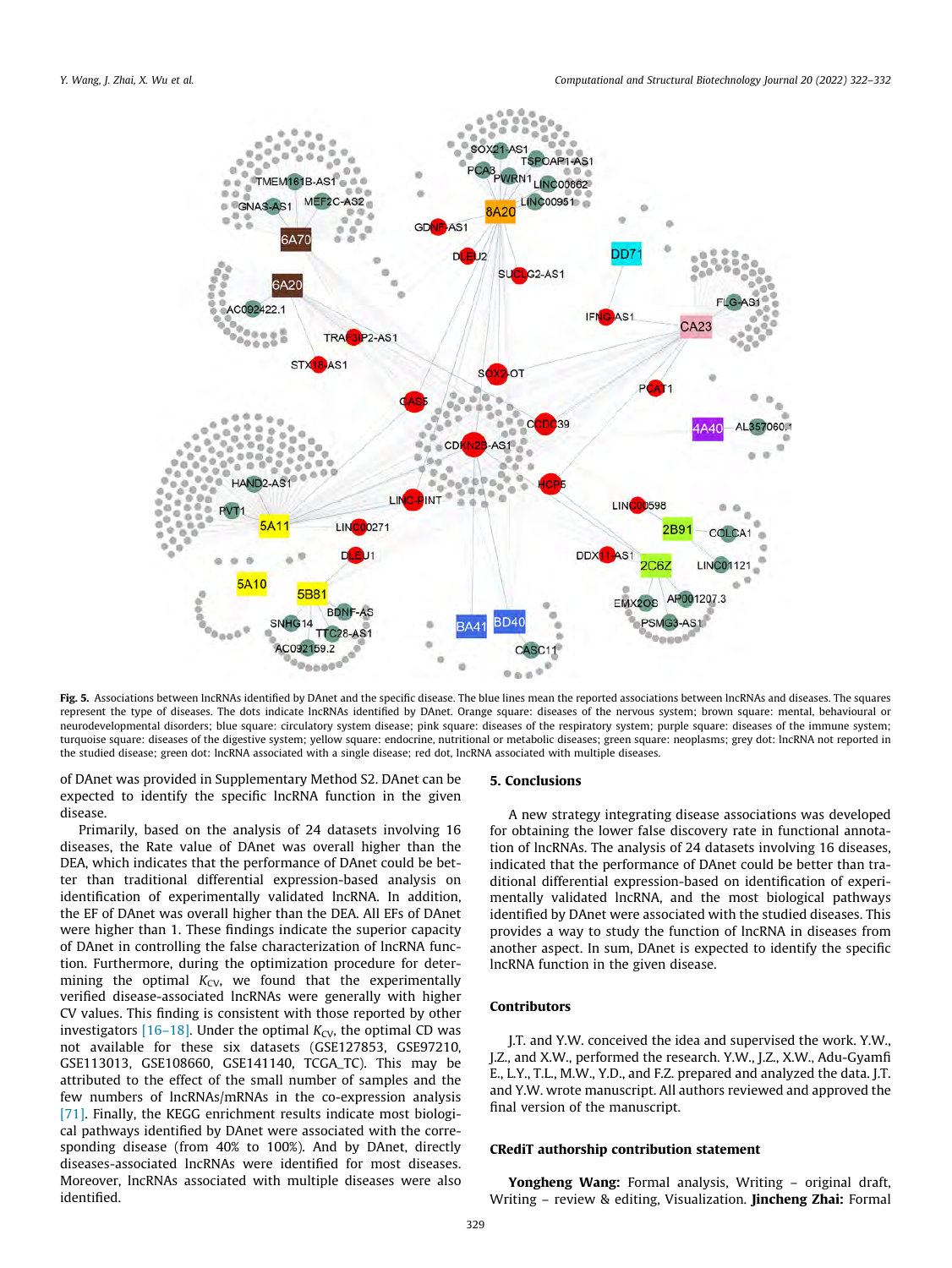<span id="page-8-0"></span>analysis, Investigation. Xianglu Wu: Investigation, Visualization. Enoch Appiah Adu-Gyamfi: Validation, Writing – review & editing. Lingping Yang: Investigation, Validation. Taihang Liu: Validation. Meijiao Wang: Validation. Yubin Ding: Project administration. Feng Zhu: Conceptualization, Project administration. Yingxiong Wang: Conceptualization, Supervision, Funding acquisition. Jing Tang: Conceptualization, Writing - original draft, Writing – review & editing, Supervision.

# Declaration of Competing Interest

The authors declare that they have no known competing financial interests or personal relationships that could have appeared to influence the work reported in this paper.

#### Acknowledgments

This work was supported by the National Key Research and Development Program of China (2018YFC1004400); the Natural Science Foundation of Chongqing (cstc2018jcyjAX0309) and the Outstanding Graduate Student Cultivation Program of Chongqing Medical University (BJRC201917).

#### Appendix A. Supplementary data

Supplementary data to this article can be found online at [https://doi.org/10.1016/j.csbj.2021.12.016.](https://doi.org/10.1016/j.csbj.2021.12.016)

#### References

- [1] Marchese FP, Raimondi I, Huarte M. The multidimensional mechanisms of long noncoding RNA function. Genome Biol 2017;18(1):206. https://do [10.1186/s13059-017-1348-2.](https://doi.org/10.1186/s13059-017-1348-2)
- [2] Kopp F, Mendell JT. Functional Classification and Experimental Dissection of Long Noncoding RNAs. Cell 2018;172(3):393–407. [https://doi.org/10.1016/](https://doi.org/10.1016/j.cell.2018.01.011) [j.cell.2018.01.011](https://doi.org/10.1016/j.cell.2018.01.011).
- [3] Chen G, Wang Z, Wang D, Qiu C, Liu M, et al. LncRNADisease: a database for long-non-coding RNA-associated diseases. Nucleic Acids Res 2013;41 (Database issue):D983-986. Doi: 10.1093/nar/gks1099.
- [4] Niknafs YS, Han S, Ma T, Speers C, Zhang C, Wilder-Romans K, et al. The lncRNA landscape of breast cancer reveals a role for DSCAM-AS1 in breast cancer progression. Nat Commun 2016;7(1). <https://doi.org/10.1038/ncomms12791>.
- [5] Micheletti R, Plaisance I, Abraham BJ, Sarre A, Ting C-C, Alexanian M, et al. The long noncoding RNA Wisper controls cardiac fibrosis and remodeling. Sci Transl Med 2017;9(395). <https://doi.org/10.1126/scitranslmed.aai9118>.
- [6] Millan MJ. Linking deregulation of non-coding RNA to the core pathophysiology of Alzheimer's disease: An integrative review. Prog Neurobiol 2017;156:1-68. https://doi.org/10.1016/j.pneurobio.2017.03.004
- [7] Moran I, Akerman I, van de Bunt M, Xie R, Benazra M, et al. Human beta cell transcriptome analysis uncovers lncRNAs that are tissue-specific, dynamically regulated, and abnormally expressed in type 2 diabetes. Cell Metab 2012;16 (4):435–48. <https://doi.org/10.1016/j.cmet.2012.08.010>.
- [8] Chen YG, Satpathy AT, Chang HY. Gene regulation in the immune system by long noncoding RNAs. Nat Immunol 2017;18(9):962-72. [https://doi.org/](https://doi.org/10.1038/ni.3771) [10.1038/ni.3771.](https://doi.org/10.1038/ni.3771)
- [9] Alam T, Uludag M, Essack M, Salhi A, Ashoor H, et al. FARNA: knowledgebase of inferred functions of non-coding RNA transcripts. Nucleic Acids Res 2017;45 (5):2838-2848. https://doi.org/10.1093/nar/gkw973
- [10] Langfelder P, Horvath S. WGCNA: an R package for weighted correlation network analysis. BMC Bioinf 2008;9(1):559. [https://doi.org/10.1186/1471-](https://doi.org/10.1186/1471-2105-9-559) [2105-9-559.](https://doi.org/10.1186/1471-2105-9-559) [11] Jiao J, Shi B, Wang T, Fang Y, Cao T, et al. Characterization of long non-coding
- RNA and messenger RNA profiles in follicular fluid from mature and immature ovarian follicles of healthy women and women with polycystic ovary syndrome. Hum Reprod. 2018;33(9):1735-1748. https://doi.org/10.1093/ humrep/dey255
- [12] Khyzha N, Khor M, DiStefano PV, Wang L, Matic L, Hedin U, et al. Regulation of CCL2 expression in human vascular endothelial cells by a neighboring divergently transcribed long noncoding RNA. Proc Natl Acad Sci U S A. 2019;116(33):16410–9. [https://doi.org/10.1073/pnas.1904108116.](https://doi.org/10.1073/pnas.1904108116)
- [13] Yu J, Xuan Z, Feng X, Zou Q, Wang L. A novel collaborative filtering model for LncRNA-disease association prediction based on the Naive Bayesian classifier. BMC Bioinf 2019;20(1):396. <https://doi.org/10.1186/s12859-019-2985-0>.
- [14] Bao Z, Yang Z, Huang Z, Zhou Y, Cui Q, et al. LncRNADisease 2.0: an updated database of long non-coding RNA-associated diseases. Nucleic Acids Res 2019;47(D1):D1034-D1037. https://doi.org/10.1093/nar/gky905
- [15] Volders PJ, Anckaert J, Verheggen K, Nuytens J, Martens L, et al. LNCipedia 5: towards a reference set of human long non-coding RNAs. Nucleic Acids Res 2019;47(D1):D135-D139. https://doi.org/10.1093/nar/gky1031
- Signal B, Gloss BS, Dinger ME. Computational Approaches for Functional Prediction and Characterisation of Long Noncoding RNAs. Trends Genet 2016;32(10):620–37. <https://doi.org/10.1016/j.tig.2016.08.004>.
- [17] Kornienko AE, Dotter CP, Guenzl PM, Gisslinger H, Gisslinger B, Cleary C, et al. Long non-coding RNAs display higher natural expression variation than protein-coding genes in healthy humans. Genome Biol 2016;17(1). [https://](https://doi.org/10.1186/s13059-016-0873-8) doi.org/10.1186/s13059-016-08
- [18] Paraskevopoulou MD, Vlachos IS, Karagkouni D, Georgakilas G, Kanellos I, Vergoulis T, et al. DIANA-LncBase v2: indexing microRNA targets on noncoding transcripts. Nucleic Acids Res 2016;44(D1):D231–8. [https://doi.org/](https://doi.org/10.1093/nar/gkv1270) [10.1093/nar/gkv1270](https://doi.org/10.1093/nar/gkv1270).
- [19] Hua JT, Ahmed M, Guo H, Zhang Y, Chen S, Soares F, et al. Risk SNP-Mediated Promoter-Enhancer Switching Drives Prostate Cancer through lncRNA PCAT19. Cell 2018;174(3):564–575.e18. <https://doi.org/10.1016/j.cell.2018.06.014>.
- [20] Castellanos-Rubio A, Ghosh S. Disease-Associated SNPs in Inflammation-<br>Related IncRNAs. Front Immunol 2019;10:420. https://doi.org/ Related lncRNAs. Front Immunol 2019;10:420. [https://doi.org/](https://doi.org/10.3389/fimmu.2019.00420) [10.3389/fimmu.2019.00420](https://doi.org/10.3389/fimmu.2019.00420).
- [21] Guo H, Ahmed M, Zhang F, Yao CQ, Li SiDe, Liang Yi, et al. Modulation of long noncoding RNAs by risk SNPs underlying genetic predispositions to prostate cancer. Nat Genet 2016;48(10):1142–50. [https://doi.org/10.1038/ng.3637.](https://doi.org/10.1038/ng.3637)
- [22] Ecker S, Pancaldi V, Rico D, Valencia A. Higher gene expression variability in the more aggressive subtype of chronic lymphocytic leukemia. Genome Med 2015;7(1):8. https://doi.org/10.1186/s13073-014-0125
- [23] Cho SW, Xu J, Sun R, Mumbach MR, Carter AC, Chen YG, et al. Promoter of lncRNA Gene PVT1 Is a Tumor-Suppressor DNA Boundary Element. Cell 2018;173(6):1398–1412.e22. <https://doi.org/10.1016/j.cell.2018.03.068>.
- [24] Suzuki S, Shaw G, Renfree MB. Identification of a novel antisense noncoding RNA, ALID, transcribed from the putative imprinting control region of marsupial IGF2R. Epigenet Chromatin 2018;11(1):55. [https://doi.org/](https://doi.org/10.1186/s13072-018-0227-8) [10.1186/s13072-018-0227-8](https://doi.org/10.1186/s13072-018-0227-8).
- [25] Jiang W, Liu Y, Liu R, Zhang K, Zhang Y. The lncRNA DEANR1 facilitates human endoderm differentiation by activating FOXA2 expression. Cell Rep 2015;11 (1):137–48. <https://doi.org/10.1016/j.celrep.2015.03.008>.
- [26] Brazao TF, Johnson JS, Muller J, Heger A, Ponting CP, et al. Long noncoding RNAs in B-cell development and activation. Blood 2016;128(7):e10–19. [https://doi.org/10.1182/blood-2015-11-680843.](https://doi.org/10.1182/blood-2015-11-680843)
- [27] Clough E, Barrett T. The Gene Expression Omnibus Database. Methods Mol Biol 2016;1418:93-110. [https://doi.org/10.1007/978-1-4939-3578-9\\_5.](https://doi.org/10.1007/978-1-4939-3578-9_5)
- [28] Hutter C, Zenklusen JC. The Cancer Genome Atlas: Creating Lasting Value beyond Its Data. Cell 2018;173(2):283–5. [https://doi.org/10.1016/](https://doi.org/10.1016/j.cell.2018.03.042) [j.cell.2018.03.042](https://doi.org/10.1016/j.cell.2018.03.042).
- [29] Ma L, Li A, Zou D, Xu X, Xia L, et al. LncRNAWiki: harnessing community knowledge in collaborative curation of human long non-coding RNAs. Nucleic Acids Res. 2015;43(Database issue):D187-192. https://doi.org/10.1093/nar/ gku1167
- [30] Cheng L, Wang P, Tian R, Wang S, Guo Q, et al. LncRNA2Target v2.0: a comprehensive database for target genes of lncRNAs in human and mouse. Nucleic Acids Res 2019;47(D1):D140-D144. https://doi.org/10.1093/nar/ gky1051
- [31] Gao Y, Wang P, Wang Y, Ma X, Zhi H, et al. Lnc2Cancer v2.0: updated database of experimentally supported long non-coding RNAs in human cancers. Nucleic Acids Res 2019;47(D1):D1028-D1033. https://doi.org/10.1093/nar/gky1096
- [32] Zhou B, Zhao H, Yu J, Guo C, Dou X, et al. EVLncRNAs: a manually curated database for long non-coding RNAs validated by low-throughput experiments. Nucleic Acids Res 2018;46(D1):D100-D105. https://doi.org/10.1093/nar/ gkx677
- [33] Eicher JD, Landowski C, Stackhouse B, Sloan A, Chen W, et al. GRASP v2.0: an update on the Genome-Wide Repository of Associations between SNPs and phenotypes. Nucleic Acids Res. 2015;43(Database issue):D799-804. https://doi.org/10.1093/nar/gku1202
- [34] Buniello A, MacArthur JAL, Cerezo M, Harris LW, Hayhurst J, et al. The NHGRI-EBI GWAS Catalog of published genome-wide association studies, targeted arrays and summary statistics 2019. Nucleic Acids Res 2019;47(D1):D1005- D1012. https://doi.org/10.1093/nar/gky1120
- [35] Li MJ, Liu Z, Wang P, Wong MP, Nelson MR, Kocher J-P, et al. GWASdb v2: an update database for human genetic variants identified by genome-wide association studies. Nucleic Acids Res 2016;44(D1):D869–76. [https://doi.org/](https://doi.org/10.1093/nar/gkv1317) [10.1093/nar/gkv1317](https://doi.org/10.1093/nar/gkv1317).
- [36] Frankish A, Diekhans M, Ferreira AM, Johnson R, Jungreis I, et al. GENCODE reference annotation for the human and mouse genomes. Nucleic Acids Res. 2019;47(D1):D766-D773. https://doi.org/10.1093/nar/gky955
- [37] [Liao Q, Xiao H, Bu D, Xie C, Miao R, Luo H, et al. ncFANs: a web server for](http://refhub.elsevier.com/S2001-0370(21)00525-0/h0185) [functional annotation of long non-coding RNAs. Nucleic Acids Res 2011;39](http://refhub.elsevier.com/S2001-0370(21)00525-0/h0185) [\(suppl\):W118–24.](http://refhub.elsevier.com/S2001-0370(21)00525-0/h0185)
- [38] Ros G, Pegoraro S, De Angelis P, Sgarra R, Zucchelli S, Gustincich S, et al. HMGA2 Antisense Long Non-coding RNAs as New Players in the Regulation of HMGA2 Expression and Pancreatic Cancer Promotion. Front Oncol 2019;9. <https://doi.org/10.3389/fonc.2019.01526>.
- [39] Wang M, Yuan D, Tu L, Gao W, He Y, et al. Long noncoding RNAs and their proposed functions in fibre development of cotton (Gossypium spp.). New Phytol 2015;207(4):1181–97. <https://doi.org/10.1111/nph.13429>.
- [40] Cabili MN, Dunagin MC, McClanahan PD, Biaesch A, Padovan-Merhar O, Regev A, et al. Localization and abundance analysis of human lncRNAs at single-cell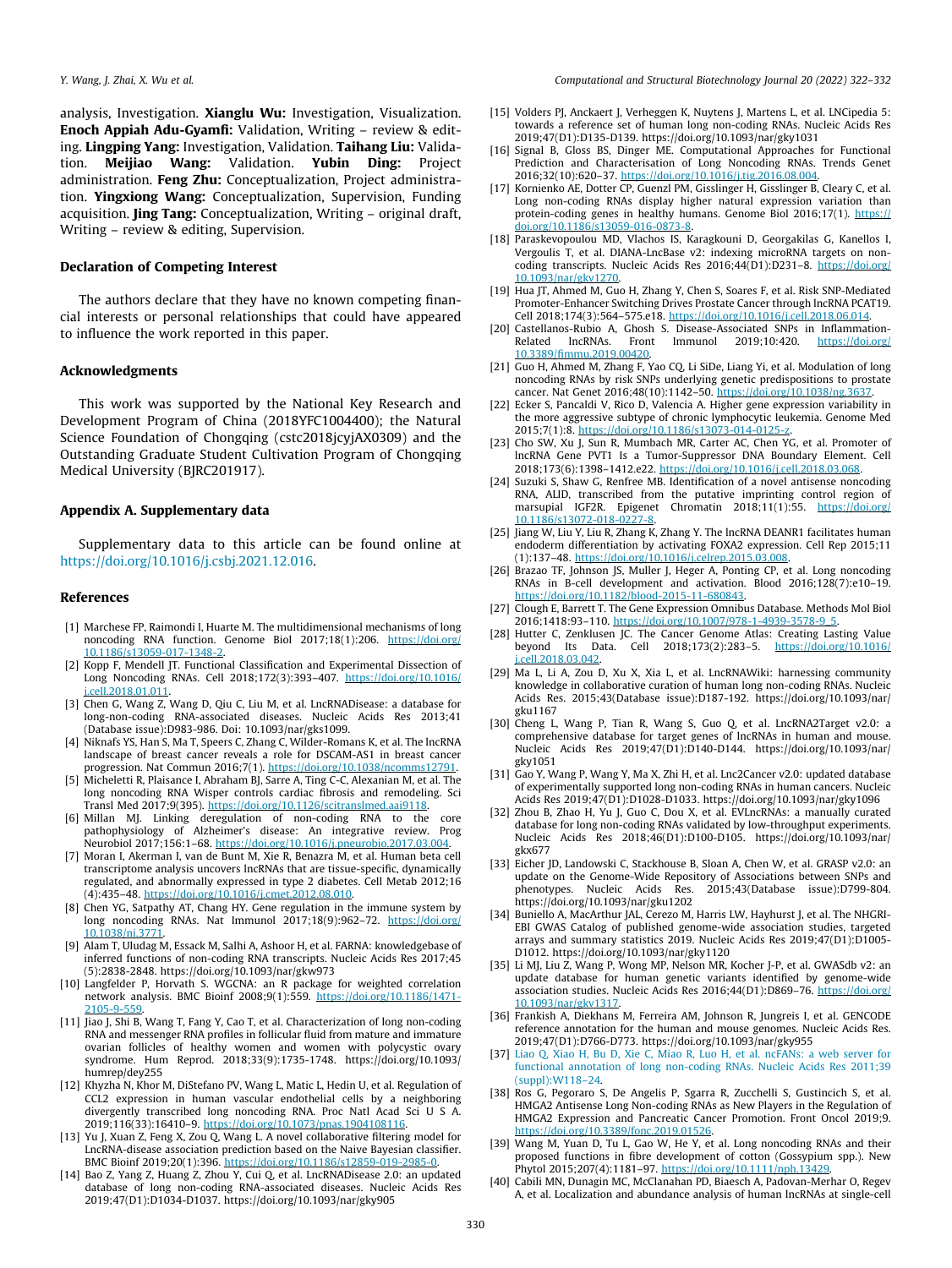<span id="page-9-0"></span>and single-molecule resolution. Genome Biol 2015;16(1). [https://doi.org/](https://doi.org/10.1186/s13059-015-0586-4) 10.1186/s13059-015-0586

- [41] Werner MS, Sullivan MA, Shah RN, Nadadur RD, Grzybowski AT, Galat V, et al. Chromatin-enriched lncRNAs can act as cell-type specific activators of proximal gene transcription. Nat Struct Mol Biol 2017;24(7):596-603.  $n_{\text{ref}}/10.1038/n$ smb.3424
- [42] Teimuri S, Hosseini A, Rezaenasab A, Ghaedi K, Ghoveud E, Etemadifar M, et al. Integrative Analysis of lncRNAs in Th17 Cell Lineage to Discover New Potential Biomarkers and Therapeutic Targets in Autoimmune Diseases. Mol Ther Nucleic Acids 2018;12:393–404. <https://doi.org/10.1016/j.omtn.2018.05.022>.
- [43] Li S, Yu X, Lei N, Cheng Z, Zhao P, He Y, et al. Genome-wide identification and functional prediction of cold and/or drought-responsive lncRNAs in cassava. Sci Rep 2017;7(1). [https://doi.org/10.1038/srep45981.](https://doi.org/10.1038/srep45981)
- [44] Wang X, Yang C, Guo F, Zhang Y, Ju Z, Jiang Q, et al. Integrated analysis of mRNAs and long noncoding RNAs in the semen from Holstein bulls with high and low sperm motility. Sci Rep 2019;9(1). https://doi.org/10.1038/s4159 [018-38462-x.](https://doi.org/10.1038/s41598-018-38462-x)
- [45] Schultz BM, Gallicio GA, Cesaroni M, Lupey LN, Engel N. Enhancers compete with a long non-coding RNA for regulation of the Kcnq1 domain. Nucleic Acids Res 2015;43(2):745–59. [https://doi.org/10.1093/nar/gku1324.](https://doi.org/10.1093/nar/gku1324)
- [46] Ø[rom UA, Derrien T, Beringer M, Gumireddy K, Gardini A, Bussotti G, et al. Long](http://refhub.elsevier.com/S2001-0370(21)00525-0/h0230) [noncoding RNAs with enhancer-like function in human cells. Cell 2010;143](http://refhub.elsevier.com/S2001-0370(21)00525-0/h0230)  $(1):46-58.$
- [47] Pyfrom SC, Luo H, Payton JE. PLAIDOH: a novel method for functional prediction of long non-coding RNAs identifies cancer-specific LncRNA activities. BMC Genomics 2019;20(1):137. [https://doi.org/10.1186/s12864-](https://doi.org/10.1186/s12864-019-5497-4) [019-5497-4.](https://doi.org/10.1186/s12864-019-5497-4)
- [48] Shannon P, Markiel A, Ozier O, Baliga NS, Wang JT, Ramage D, et al. Cytoscape: a software environment for integrated models of biomolecular interaction networks. Genome Res 2003;13(11):2498-504. [https://doi.org/10.1101/](https://doi.org/10.1101/gr.1239303) [gr.1239303.](https://doi.org/10.1101/gr.1239303)
- [49] Kanehisa M, Furumichi M, Tanabe M, Sato Y, Morishima K. KEGG: new perspectives on genomes, pathways, diseases and drugs. Nucleic Acids Res 2017;45(D1):D353-61. https://doi.org/10.1093/nar/gkw109
- [50] Gu Z, Gu L, Eils R, Schlesner M, Brors B. circlize Implements and enhances circular visualization in R. Bioinformatics 2014;30(19):2811–2. [https://doi.](https://doi.org/10.1093/bioinformatics/btu393) [org/10.1093/bioinformatics/btu393.](https://doi.org/10.1093/bioinformatics/btu393)
- [51] Hong J, Luo Y, Zhang Y, Ying J, Xue W, et al. Protein functional annotation of simultaneously improved stability, accuracy and false discovery rate achieved by a sequence-based deep learning. Brief Bioinform 2020;21(4):1437-1447. https://doi.org/10.1093/bib/bbz081
- [52] Simchovitz A, Hanan M, Yayon N, Lee S, Bennett ER, Greenberg DS, et al. A lncRNA survey finds increases in neuroprotective LINC-PINT in Parkinson's disease substantia nigra. Aging Cell 2020;19(3). [https://doi.org/10.1111/acel.](https://doi.org/10.1111/acel.v19.310.1111/acel.13115) [v19.310.1111/acel.13115](https://doi.org/10.1111/acel.v19.310.1111/acel.13115).
- [53] Zha T, Su F, Liu X, Yang C, Liu L. Role of Long Non-Coding RNA (LncRNA) LINC-PINT Downregulation in Cardiomyopathy and Retinopathy Progression Among Patients with Type 2 Diabetes. Med Sci Monit 2019;25:8509–14. , [https://doi.](https://doi.org/10.12659/MSM.918358) [org/10.12659/MSM.918358](https://doi.org/10.12659/MSM.918358).
- [54] Xu W, Zhang L, Geng Yu, Liu Ye, Zhang N. Long noncoding RNA GAS5 promotes microglial inflammatory response in Parkinson's disease by regulating NLRP3 pathway through sponging miR-223-3p. Int Immunopharmacol 2020;85:106614. [https://doi.org/10.1016/j.intimp.2020.106614.](https://doi.org/10.1016/j.intimp.2020.106614)
- [55] Carter G, Miladinovic B, Patel AA, Deland L, Mastorides S, Patel NA. Circulating long noncoding RNA GAS5 levels are correlated to prevalence of type 2 diabetes mellitus. BBA Clin 2015;4:102–7. [https://doi.org/10.1016/j.](https://doi.org/10.1016/j.bbacli.2015.09.001) [bbacli.2015.09.001](https://doi.org/10.1016/j.bbacli.2015.09.001).
- [56] [Li Z, Yu Z, Meng X, Zhou S, Xiao S, et al. Long noncoding RNA GAS5 impairs the](http://refhub.elsevier.com/S2001-0370(21)00525-0/h0280) [proliferation and invasion of endometrial carcinoma induced by high glucose](http://refhub.elsevier.com/S2001-0370(21)00525-0/h0280) [via targeting miR-222-3p/p27. Am J Transl Res 2019;11\(4\):2413–21.](http://refhub.elsevier.com/S2001-0370(21)00525-0/h0280)
- [57] Arisi I, D'Onofrio M, Brandi R, Felsani A, Capsoni S, Drovandi G, et al. Gene expression biomarkers in the brain of a mouse model for Alzheimer's disease: mining of microarray data by logic classification and feature selection. J<br>Alzheimers Dis 2011:24(4):721-38. https://doi.org/10.3233/IAD-2011-Alzheimers Dis 2011;24(4):721-38. [101881](https://doi.org/10.3233/JAD-2011-101881).
- [58] Saghaeian Jazi M, Samaei NM, Mowla SJ, Arefnezhad B, Kouhsar M. SOX2OT knockdown derived changes in mitotic regulatory gene network of cancer cells. Cancer Cell Int 2018;18:129. <https://doi.org/10.1186/s12935-018-0618-8>.
- [59] Guo Z, Chen W, Wang L, Qian L. Clinical and Genetic Spectrum of Children with Primary Ciliary Dyskinesia in China. J Pediatr 2020;225:157-165.e5. [https://](https://doi.org/10.1016/j.jpeds.2020.05.052) [doi.org/10.1016/j.jpeds.2020.05.052.](https://doi.org/10.1016/j.jpeds.2020.05.052)
- 
- [60] . Nature 2014;511(7510):421–7. <https://doi.org/10.1038/nature13595>. [61] [Choi S, Park HS, Cheon MS, Lee K. Expression profile analysis of human](http://refhub.elsevier.com/S2001-0370(21)00525-0/h0305) [peripheral blood mononuclear cells in response to aspirin. Arch Immunol Ther](http://refhub.elsevier.com/S2001-0370(21)00525-0/h0305) [Exp \(Warsz\) 2005;53\(2\):151–8.](http://refhub.elsevier.com/S2001-0370(21)00525-0/h0305)
- [62] Wang L, Luan T, Zhou S, Lin J, Yang Y, Liu W, et al. LncRNA HCP5 promotes triple negative breast cancer progression as a ceRNA to regulate BIRC3 by sponging miR-219a-5p. Cancer Med. 2019;8(9):4389-403. [https://doi.org/](https://doi.org/10.1002/cam4.2335) [10.1002/cam4.2335](https://doi.org/10.1002/cam4.2335).
- [63] Bérubé J-C, Gaudreault N, Lavoie-Charland E, Sbarra L, Henry C, Madore A-M, et al. Identification of Susceptibility Genes of Adult Asthma in French Canadian Women. Can Respir J. 2016;2016:1–12. [https://doi.org/10.1155/2016/](https://doi.org/10.1155/2016/3564341) [3564341.](https://doi.org/10.1155/2016/3564341)
- [64] Padua D, Mahurkar-Joshi S, Law IKM, Polytarchou C, Vu JP, Pisegna JR, et al. A long noncoding RNA signature for ulcerative colitis identifies IFNG-AS1 as an

enhancer of inflammation. Am J Physiol Gastrointest Liver Physiol 2016;311 (3):G446-57. <https://doi.org/10.1152/ajpgi.00212.2016>

- [65] Züchner S, Gilbert JR, Martin ER, Leon-Guerrero CR, Xu P-T, Browning C, et al. Linkage and association study of late-onset Alzheimer disease families linked to 9p21.3. Ann Hum Genet 2008;72(6):725–31. [https://doi.org/10.1111/](https://doi.org/10.1111/j.1469-1809.2008.00474.x) [j.1469-1809.2008.00474.x](https://doi.org/10.1111/j.1469-1809.2008.00474.x).
- [66] AbdulAzeez S, Al-Nafie A, Al-Shehri A, Borgio J, Baranova E, Al-Madan M, et al. Intronic Polymorphisms in the CDKN2B-AS1 Gene Are Strongly Associated with the Risk of Myocardial Infarction and Coronary Artery Disease in the Saudi Population. Int J Mol Sci 2016;17(3):395. [https://doi.org/10.3390/](https://doi.org/10.3390/ijms17030395) [ijms17030395.](https://doi.org/10.3390/ijms17030395)
- [67] Li Y, Zhang D, Zhang Y, Xu X, Bi L, Zhang M, et al. Association of lncRNA polymorphisms with triglyceride and total cholesterol levels among myocardial infarction patients in Chinese population. Gene 2020;724:143684. <https://doi.org/10.1016/j.gene.2019.02.085>.
- [68] [Li H, Han S, Sun Q, Yao Ye, Li S, Yuan C, et al. Long non-coding RNA CDKN2B-](http://refhub.elsevier.com/S2001-0370(21)00525-0/h0340)[AS1 reduces inflammatory response and promotes cholesterol efflux in](http://refhub.elsevier.com/S2001-0370(21)00525-0/h0340) [atherosclerosis by inhibiting ADAM10 expression. Aging \(Albany NY\).](http://refhub.elsevier.com/S2001-0370(21)00525-0/h0340) [2019;11\(6\):1695–715.](http://refhub.elsevier.com/S2001-0370(21)00525-0/h0340)
- [69] Hubberten M, Bochenek G, Chen H, Häsler R, Wiehe R, Rosenstiel P, et al. Linear isoforms of the long noncoding RNA CDKN2B-AS1 regulate the c-mycenhancer binding factor RBMS1. Eur J Hum Genet 2019;27(1):80-9. http: [doi.org/10.1038/s41431-018-0210-7](https://doi.org/10.1038/s41431-018-0210-7).
- [70] Bozgeyik E, Saadat KASM, Arman K, Bozgeyik I, Ikeda M-A. Enhanced E2F1 activity increases invasive and proliferative activity of breast cancer cells through non-coding RNA CDKN2B-AS1. Meta. Gene 2020;24:100691. [https://](https://doi.org/10.1016/j.mgene.2020.100691) [doi.org/10.1016/j.mgene.2020.100691](https://doi.org/10.1016/j.mgene.2020.100691).
- [71] van Dam S, Vosa U, van der Graaf A, Franke L, de Magalhaes JP. Gene coexpression analysis for functional classification and gene-disease predictions. Brief Bioinform 2018;19(4):575–92. [https://doi.org/10.1093/bib/bbw139.](https://doi.org/10.1093/bib/bbw139)
- [72] Ivashko-Pachima Y, Hadar A, Grigg I, Korenková V, Kapitansky O, Karmon G, et al. Discovery of autism/intellectual disability somatic mutations in Alzheimer's brains: mutated ADNP cytoskeletal impairments and repair as a case study. Mol Psychiatry 2021;26(5):1619–33. <u>[https://doi.org/10.1038/](https://doi.org/10.1038/s41380-019-0563-5)</u><br><u>s41380-019-0563-5</u>.
- [73] Nativio R, Donahue G, Berson A, Lan Y, Amlie-Wolf A, Tuzer F, et al. Dysregulation of the epigenetic landscape of normal aging in Alzheimer's disease. Nat Neurosci 2018;21(4):497–505. [https://doi.org/10.1038/s41593-](https://doi.org/10.1038/s41593-018-0101-9) [018-0101-9.](https://doi.org/10.1038/s41593-018-0101-9)
- [74] Srinivasan K, Friedman BA, Etxeberria A, Huntley MA, van der Brug MP, Foreman O, et al. Alzheimer's Patient Microglia Exhibit Enhanced Aging and Unique Transcriptional Activation. Cell Rep. 2020;31(13):107843. [https://doi.](https://doi.org/10.1016/j.celrep.2020.107843) [org/10.1016/j.celrep.2020.107843](https://doi.org/10.1016/j.celrep.2020.107843).
- [75] Pantazatos SP, Huang Y-Y, Rosoklija GB, Dwork AJ, Arango V, Mann JJ. Wholetranscriptome brain expression and exon-usage profiling in major depression and suicide: evidence for altered glial, endothelial and ATPase activity. Mol Psychiatry 2017;22(5):760–73. [https://doi.org/10.1038/mp.2016.130.](https://doi.org/10.1038/mp.2016.130)
- [76] Labonté B, Engmann O, Purushothaman I, Menard C, Wang J, Tan C, et al. Sex-specific transcriptional signatures in human depression. Nat Med 2017;23 (9):1102–11. [https://doi.org/10.1038/nm.4386.](https://doi.org/10.1038/nm.4386)
- [77] Pai S, Li P, Killinger B, Marshall L, Jia P, Liao Ji, et al. Differential methylation of enhancer at IGF2 is associated with abnormal dopamine synthesis in major psychosis. Nat Commun 2019;10(1). [https://doi.org/10.1038/s41467-019-](https://doi.org/10.1038/s41467-019-09786-7) [09786-7.](https://doi.org/10.1038/s41467-019-09786-7)
- [78] Eicher JD, Wakabayashi Y, Vitseva O, Esa N, Yang Y, Zhu J, et al. Characterization of the platelet transcriptome by RNA sequencing in patients with acute myocardial infarction. Platelets 2016;27(3):230–9. [https://doi.org/](https://doi.org/10.3109/09537104.2015.1083543) [10.3109/09537104.2015.1083543](https://doi.org/10.3109/09537104.2015.1083543).
- [79] Li J, Wu J, Zhang M, Zheng Y. Dynamic changes of innate lymphoid cells in acute ST-segment elevation myocardial infarction and its association with clinical outcomes. Sci Rep 2020;10(1):5099. [https://doi.org/10.1038/s41598-](https://doi.org/10.1038/s41598-020-61903-5) [020-61903-5.](https://doi.org/10.1038/s41598-020-61903-5)
- [80] Hu YW, Guo FX, Xu YJ, Li P, Lu ZF, et al. Long noncoding RNA NEXN-AS1 mitigates atherosclerosis by regulating the actin-binding protein NEXN. J Clin Invest 2019; 129(3):1115-1128. https://doi.org/10.1172/JCI98230
- [81] Mahmoud AD, Ballantyne MD, Miscianinov V, Pinel K, Hung J, Scanlon JP, et al. The Human-Specific and Smooth Muscle Cell-Enriched LncRNA SMILR Promotes Proliferation by Regulating Mitotic CENPF mRNA and Drives Cell-Cycle Progression Which Can Be Targeted to Limit Vascular Remodeling. Circ
- Res 2019;125(5):535–51. [https://doi.org/10.1161/CIRCRESAHA.119.314876.](https://doi.org/10.1161/CIRCRESAHA.119.314876)<br>[82] Ravi A, Koster J, Dijkhuis A, Bal SM, Sabogal Piñeros YS, Bonta PI, et al. Interferon-induced epithelial response to rhinovirus 16 in asthma relates to inflammation and FEV1. J Allergy Clin Immunol 2019;143(1):442–447.e10. [https://doi.org/10.1016/j.jaci.2018.09.016.](https://doi.org/10.1016/j.jaci.2018.09.016)
- [83] Altman MC, Whalen E, Togias A, O'Connor GT, Bacharier LB, Bloomberg GR, et al. Allergen-induced activation of natural killer cells represents an early-life immune response in the development of allergic asthma. J Allergy Clin
- Immunol 2018;142(6):1856–66. [https://doi.org/10.1016/j.jaci.2018.02.019.](https://doi.org/10.1016/j.jaci.2018.02.019) [84] Fenton CG, Taman H, Florholmen J, Sorbye SW, Paulssen RH. Transcriptional Signatures That Define Ulcerative Colitis in Remission. Inflamm Bowel Dis 2020. https://doi.org/10.1093/ibd/izaa075
- [85] Speake C, Skinner SO, Berel D, Whalen E, Dufort MJ, Young WC, et al. A composite immune signature parallels disease progression across T1D subjects. JCI Insight 2019;4(23). [https://doi.org/10.1172/jci.](https://doi.org/10.1172/jci.insight.12691710.1172/jci.insight.126917DS1) [insight.12691710.1172/jci.insight.126917DS1](https://doi.org/10.1172/jci.insight.12691710.1172/jci.insight.126917DS1).